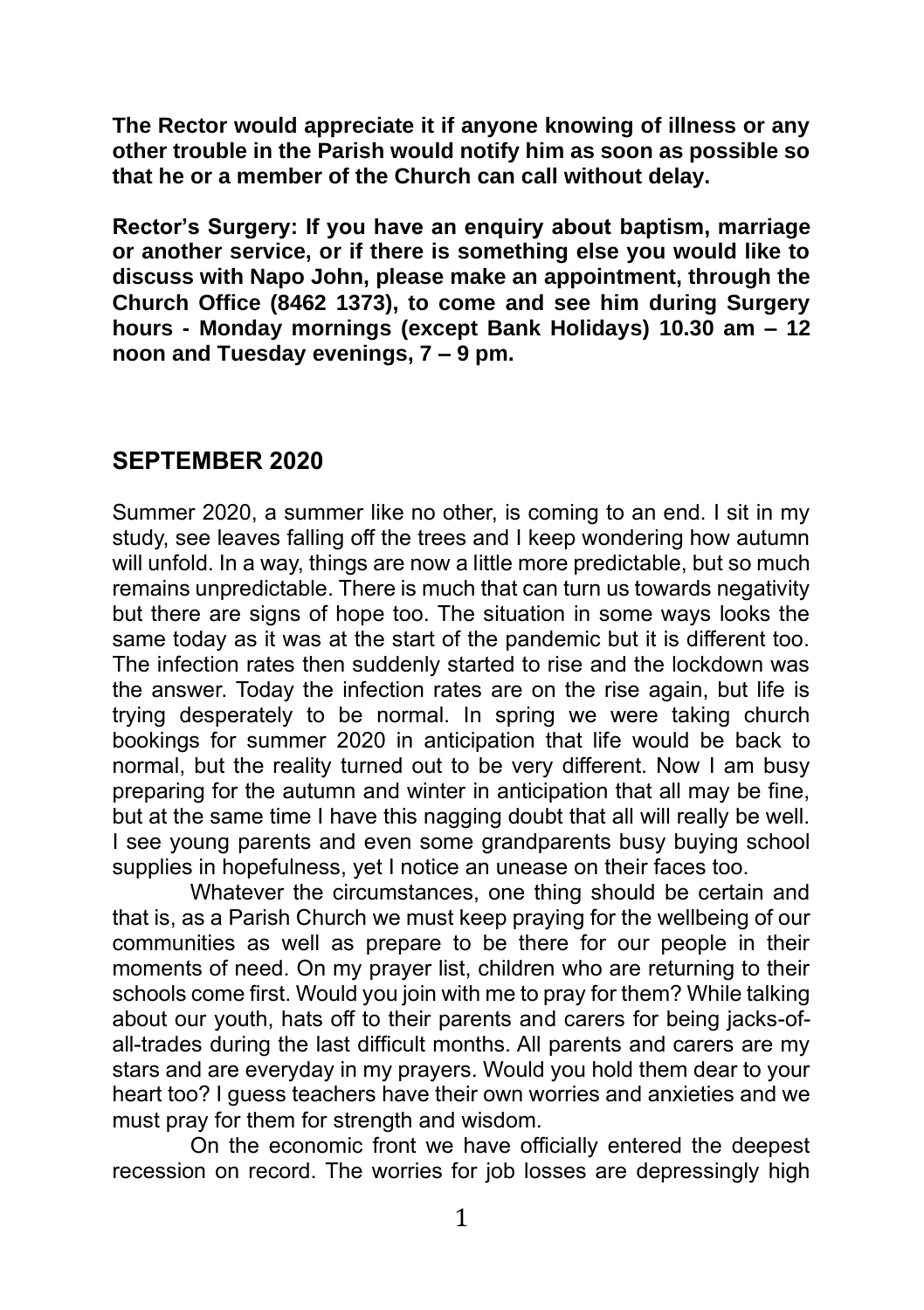and my heart goes out to all who are faced with an uncertain future. But I have faith in our nation's creative nature and somewhere in my heart of hearts I believe all will be well with us before too long and these hard times too shall pass.

On the church front, the Sunday services are going well, thanks to all who have been helping to make it happen. I am thankful to you who attend the services for your understanding and your cooperation. I am also delighted to write that St. Mary's Annual Parochial Church Meeting will definitely take place on 14<sup>th</sup> October. The churches are asked to make arrangements for the meetings to be held electronically. I am pleased to say your church is well prepared for your electronic participation.

I would like to take this opportunity to say a special thank you to the PCC members who are stepping down; they have been there with the Ministry Team to give a lead during the pandemic. May my God reward them for the good they have done for their church and community. As we thank God for them, would you please pray if the Lord is calling you to serve on the PCC, Deanery Synod or in any other capacity? Your church needs your skills today more than ever before.

Let me now take us back to what I said at the start of this article - the present situation and uncertainties related to it: Indeed, there are signs of hope but the hardships are with us too. Would it surprise anyone if in such times people turn to the Church for help? Perhaps you would say, 'Why turn to the Church when we have a functioning government?' Friend let us not forget the fact that by the time the year ends our government would have spent, I guess £300 + billions, an amount that was not budgeted. Throughout history, the church of Christ has risen to the occasion and done marvellous things. I can give hundreds of examples from the world church history but our own history is full of examples of individual Christians and churches rising up for their communities in challenging times. Florence Nightingale rose to meet the health needs of the needy in desperate times. Angela Burdett-Coutts, the richest woman at the time in this country and a Christian, rose to support the poor and was hailed 'the queen of the poor' in our great city. In the 1800s when education was the luxury of the rich, did not the church start the Sunday School movement so the children of the less well-off could learn to read and write? The list is very long and I feel myself getting carried away, but let me stop dwelling on the past and beg us to look to the future. I know prayer can move the mountains and I thank God there are very many who pray day and night for the good of this land and her people. But, my brothers and sisters, we need to be ready for times which could be uncertain and difficult. Would you stand by the needy in such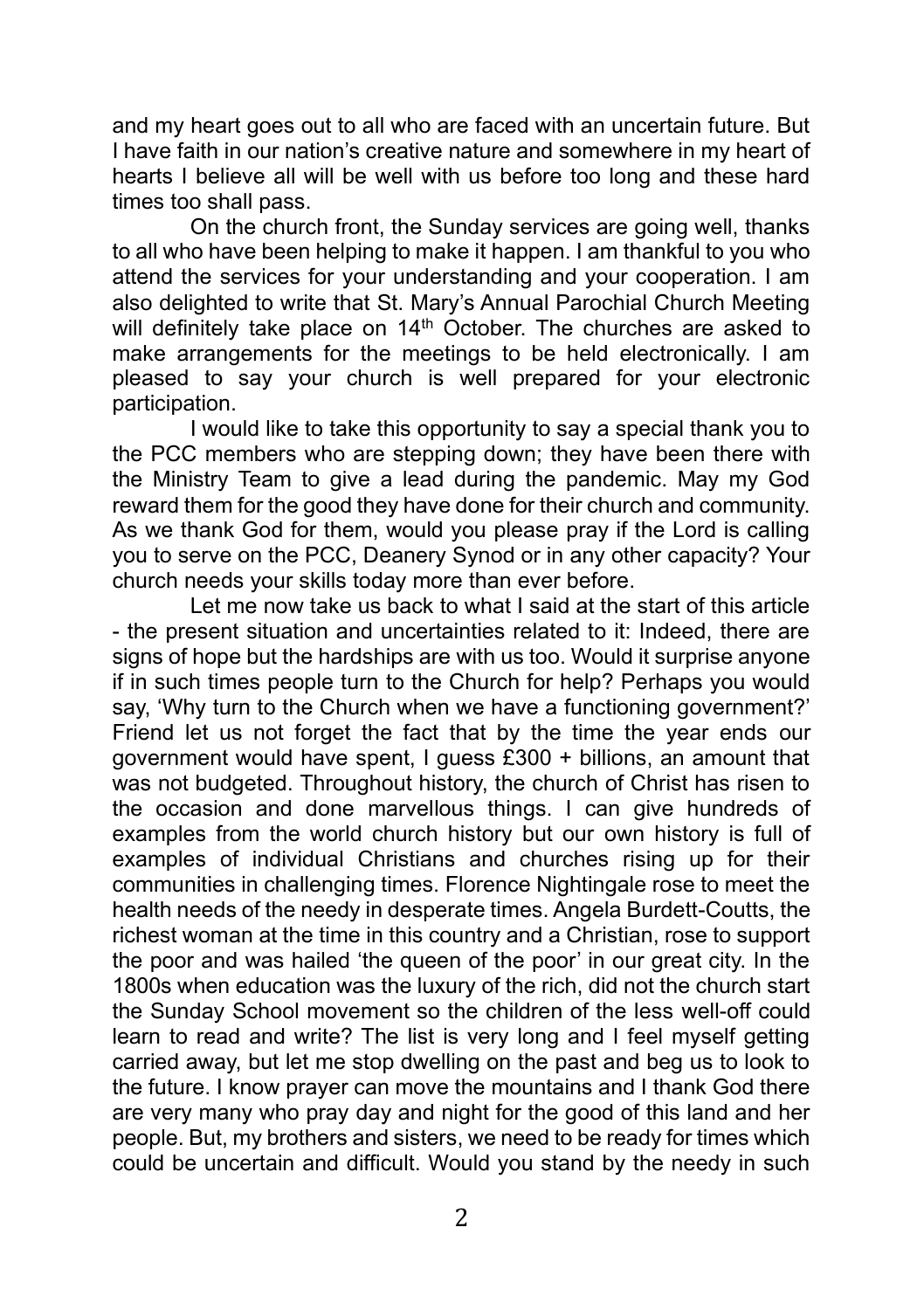times? Would you please have your creative hat on and suggest to me how our church should prepare for a future that does not look very predictable.

Please stay safe and stay blessed.

Always yours

**Napo**



# **CHURCH CLEANERS**

'What did you do in Lockdown?' is the opening gambit these days. Well, I cleared out cupboards, spring cleaned, baked and gardened, just like everyone else!

What I also did was think, 'Well, I don't have to think about Church Cleaning!' During lockdown the spiders had a field day, swinging from the rafters, playing around the altar, fastening up the font with their delicate little webs and generally enjoying themselves!

Then, along came Yvonne and Jim, who cleared them away from everywhere and spoilt their games! What would we do without Yvonne and Jim? They are both true superheroes - thank you both very much!

Then Brenda put out an appeal and now we have six new volunteers, Cathy, Keighley, Sarah, Jo, Dom and Elysia, who are all busy keeping those spiders at bay and making our beautiful Church look, well, beautiful! Together with our loyal regular team we are managing to keep things going! Long may it last!

Don't let it put you off volunteering! Don't forget, 'Many hands make light work'.

Thank you all very much.

#### **Carolyn Tooley**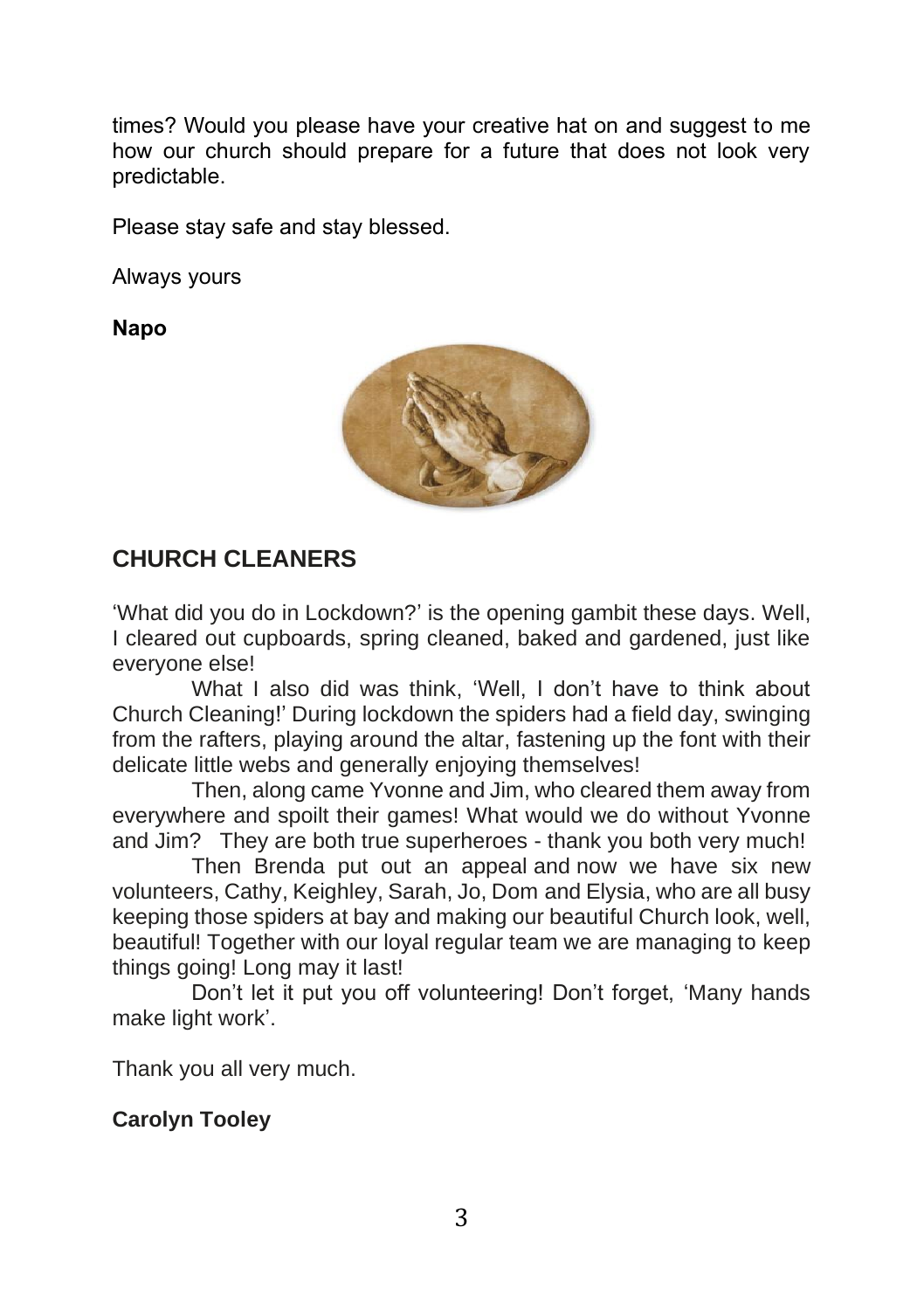## **ANNUAL PAROCHIAL CHURCH MEETING ANNUAL MEETING OF PARISHIONERS**

The Annual Parish Meeting will now be held on **Wednesday 14th October at 7.30pm** in the Church.

We will be electing two Churchwardens and new PCC members: Lucy Carroll and Cathy Price resigned during the year due to moving away and family circumstances. We are extremely grateful to them for their service and input into our deliberations. We will also be electing three members of the PCC who will represent St Mary's on the Deanery Synod: Mark Willoughby, Yvonne Pickford and Mary Whytock have served their statutory term.

If you would like to stand for election please sign your name on the list in the church porch. Proposers and Seconders are needed. Please consider standing for PCC. It is important that you make every effort to attend the APCM, listen to what has been done by many on your behalf. This is your chance to show your support and an opportunity to voice your opinion.

It is intended to have copies of the Agenda and Minutes of the last Annual Parish Meeting available to members of the Church by 1<sup>st</sup> September.

They will be at the back of the church or a copy will be sent if required (telephone Mary Whytock 020 8289 9217 mary.whytock@ntlworld.com). **Remember it is only members of our Electoral Roll who can vote at this meeting**. Copies of the 2019 Accounts will also be available at the back of the Church.

# **Mary Whytock**

**Secretary to the Parochial Church Council**

# *A Note from the Editor*

As the lockdown rules and guidelines seem to change almost daily, your editor has completely lost the plot as regards which category and size of gathering is now allowed.

Please could the organisers of any activity – e.g. coffee morning, lunch club, toddler group, prayer group, etc. – let me know as soon as it is given the green light to resume, so that it can be included in the diary pages once more, whenever that may be.

Many thanks.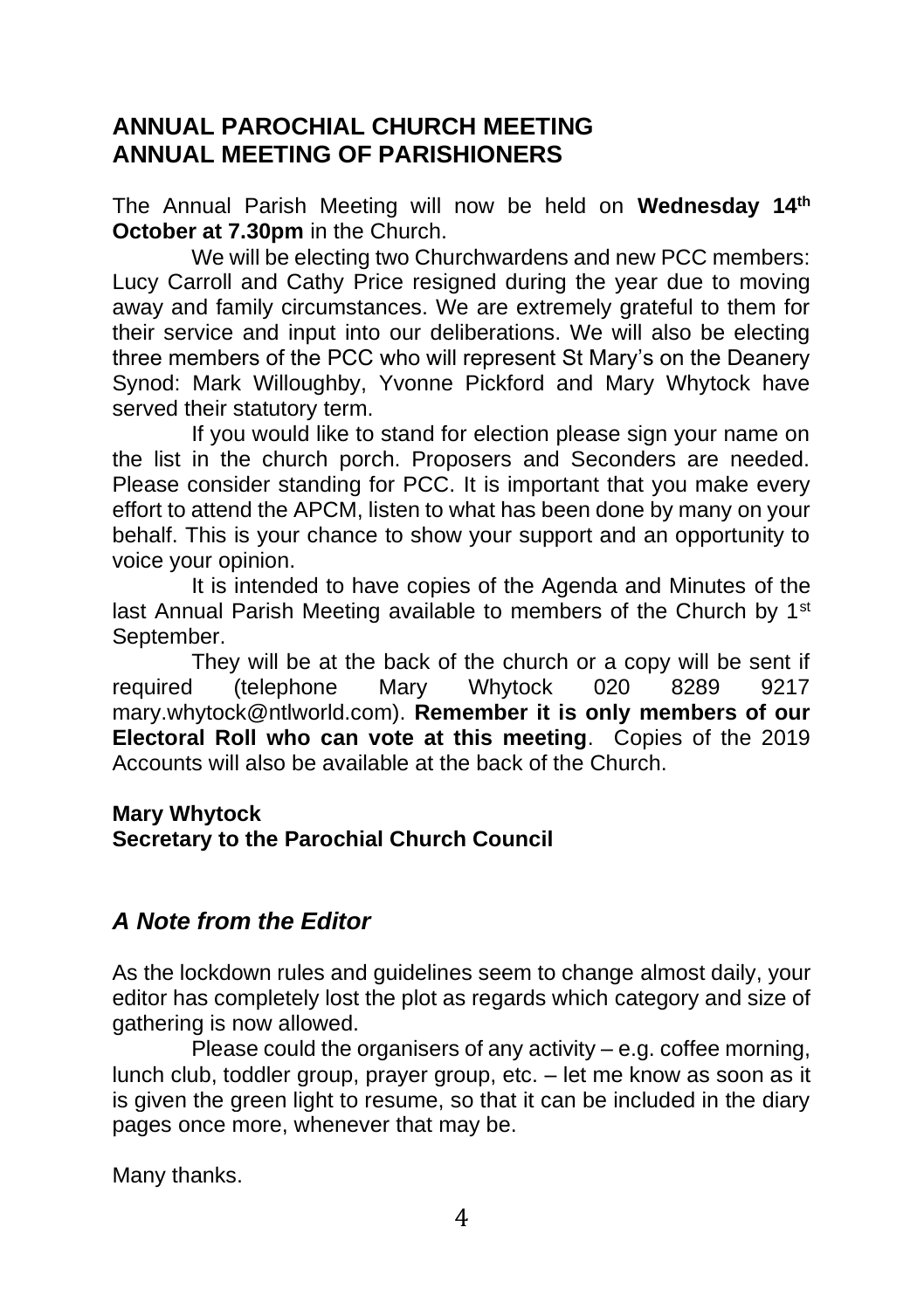

This time last year I was able to report on our cream tea out at the BR6 restaurant in Orpington. How I miss our social events and the opportunity to meet in fellowship and friendship. I do hope you feel as I do, that we are at last being allowed a little more freedom. Freedom to visit friends and family and have them visit us. It may still be in a 'bubble' or meeting outside, but just having human contact, for some, lifts the spirit.

Last month we celebrated Mary Sumner Day on the 9th August and we can certainly gain confidence if we follow in her footsteps. I am sure you remember that after she had called that first meeting of her friends and neighbours, she was so afraid, she was unable to lead the meeting and her husband had to help, by asking the ladies to return a week later. It took her a while to overcome her fear but once she did, look what the result was!

This organisation, Mothers' Union, despite the devastation this pandemic has caused, is still going, thanks in the main to Bev Jullien, our CEO and her Senior Leadership Team, who continue to work long hours and take on extra tasks to enable us to benefit from, and help others to benefit from, the work which Mary Sumner began that time in the sitting room of the vicarage.

As Christians, we know that all this help and support comes from the love of God and this put me in mind of the modern hymn, which asks you to: Put your hand in the hand of the man who stilled the water, put your hand in the hand of the man who calmed the sea. Take a look at yourself, and you can look at others differently, put your hand in the hand of the man from Galilee. There are other verses, but if we can follow these guidelines, I feel sure we will all feel safe and uplifted.

I am also reminded that worship is.... celebrating the presence and power of God's Spirit. Let us then celebrate and give thanks that life is moving on, but let us not forget to keep praying for Bev and her team and all in our worldwide membership, together with all in our provinces,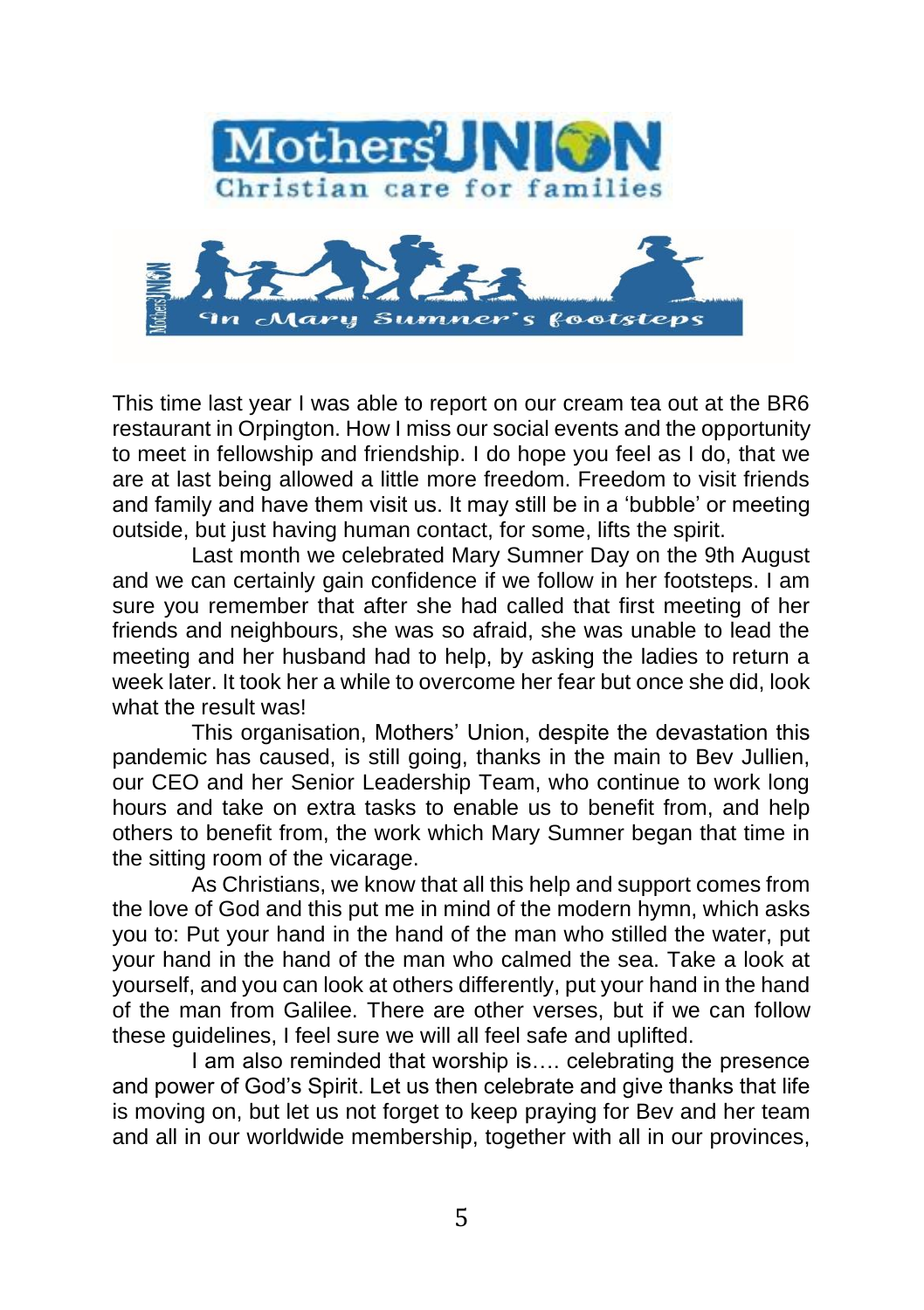dioceses, deaneries and branches who have suffered and all whose life has been changed forever.

Mothers' Union are delighted to be offering members a selection of webinars based around a number of themes including digital media, fundraising and capturing and reporting on the difference that we make. **T**he webinars will be led by staff and guests and will offer members the opportunity to find out more information and upskill themselves in the subject field.

A full list of available webinars for the August - November period can be found on line at www.mothersunion.org/mothers-union-memberwebinars. All webinars take place via zoom. Once you have registered you will receive a code to join the webinar; this is exclusive to you, your email and your device and so cannot be forwarded on to anyone else. There are 100 spaces on each webinar. If you have any queries please contact [communications@mothersunion.org.](mailto:communications@mothersunion.org)

Mothers' Union look forward to you joining with us for this exciting new initiative.

You are not defined by algorithm or real exam results. God loves you with an everlasting love. He has made you uniquely and gifted you specifically. You do not need to prove your worth. Your value is priceless to him.

**RT RFV SIMON BURTON-IONES Bishop of Tonbridge** 



#### **Too Small to Matter**

*'And the head cannot say to the feet 'I don't need you.'* 1 Corinthians 12 v 21. NIV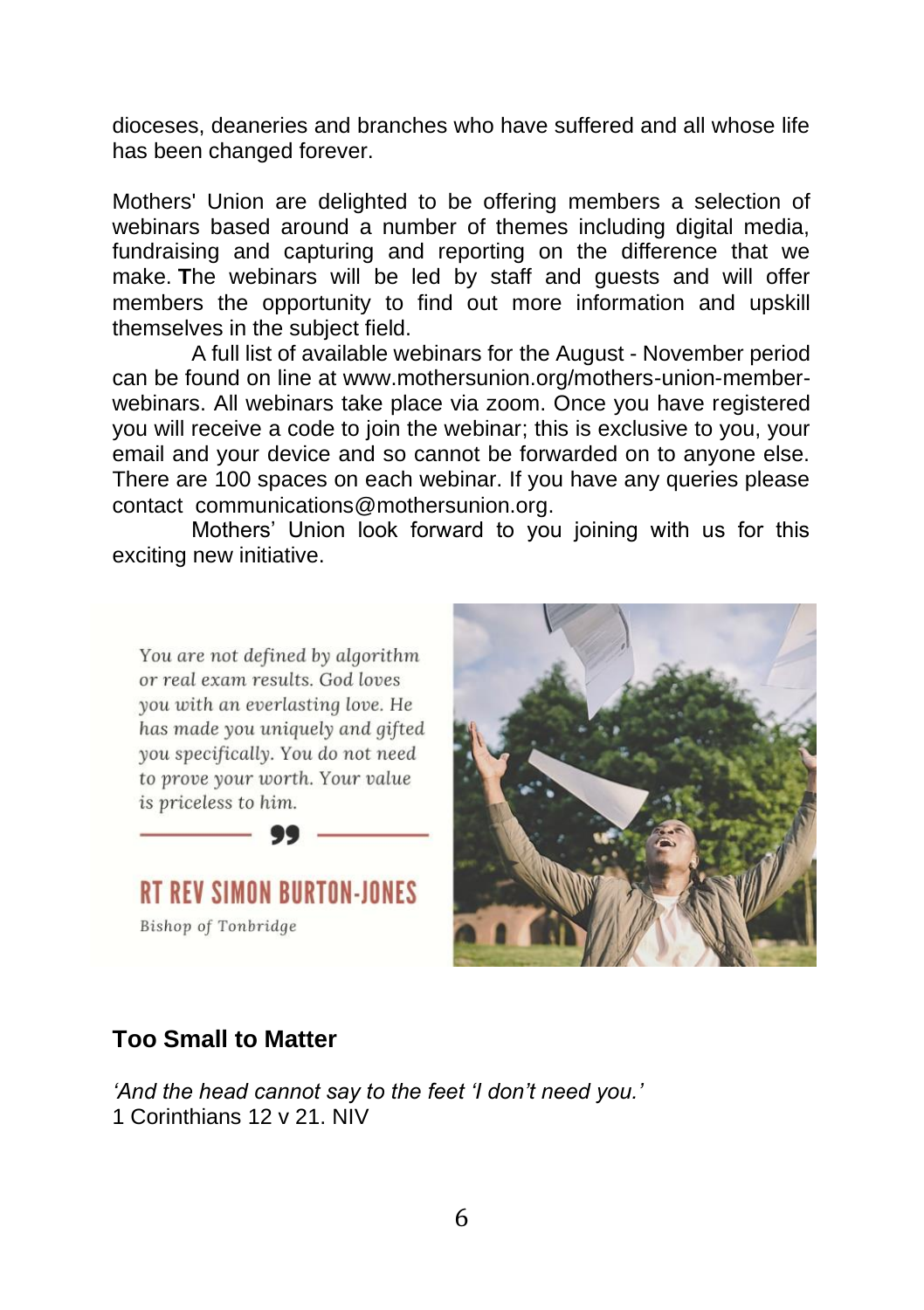St Paul is encouraging the early Church, this time in Corinth, and trying to explain that the 'Church' is much like the human body. He is talking about unity and diversity in the Body of Christ but gives a wonderfully detailed description of various organs and parts of the human frame and how each part, however large or seemingly insignificant, relies and depends on the other parts. Together they become a fully functioning body and even the smallest component is equal in importance.

How often we have considered ourselves to be small and insignificant and of little importance? We look at the contributions of others and wonder if we could ever really make a difference!?

In 1852, in America, Harriet Beecher Stowe felt a bit like that. She had been born, in 1811, into a well-known religious family. She lived in a society where the use of slave labour was the norm. However, as a Christian, she was outraged when the laws regarding fugitive slaves were tightened. She was particularly frustrated because, as a middleaged woman, she felt powerless to do anything about this. She felt so strongly, she decided that she would at least have a try. She would write! So, in 1852, she wrote an anti-slavery novel that she entitled *Uncle Tom's Cabin*. This book appealed to all ages and all parts of society and exposed some of the cruelties and deprivations suffered by slaves. This book was widely read and re-published. It had a profound effect on its readers and was considered to be a major influence in the way the American public began to reposition their ideas on African American slavery. In fact, it has been suggested that this small book laid the groundwork for the American Civil War in 1865.

As children, many of my generation read *Uncle Tom's Cabin* as a classic piece of literature. Like the small - but oh so important - 'foot' that St Paul talked about in 1 Corinthians 12, Harriet Beecher Stowe, a middle-aged and seemingly unimportant woman, actually played a vital part in the 'bigger picture'!

'Heavenly Father, please forgive us for the times that we forget that we are unique and precious in your sight. Help us, by the power of your Holy Spirit dwelling within us, to believe that each of us has talents and gifts that are valuable to your Body…… and to be willing and ready to play our part in the building of Your Kingdom here on Earth.'

Amen.

#### **Avril Ashford**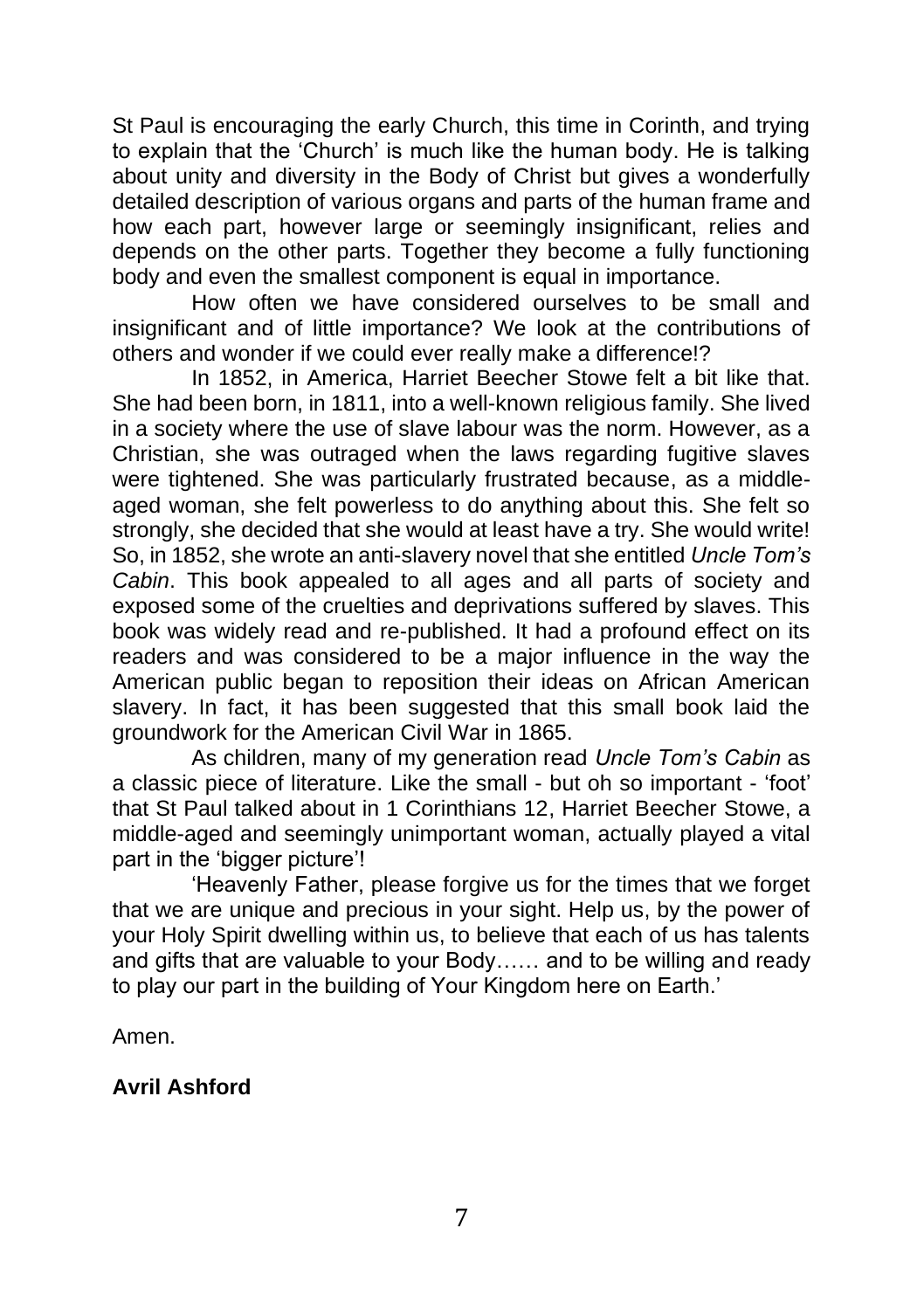# **ST. MARY'S CHURCH DIARY SEPTEMBER 2020**

## **Morning Prayers take place daily at 9.10am Monday to Thursday throughout the year (except Bank Holidays).**

| Thursday 3 <sup>rd</sup> 10.30am | <b>Holy Communion BCP</b> |
|----------------------------------|---------------------------|
|                                  |                           |

#### **TRINITY 13**

| Sunday 6th                        | 8.00am  | <b>Holy Communion BCP</b> |
|-----------------------------------|---------|---------------------------|
|                                   | 10.30am | <b>Morning Praise</b>     |
| Thursday 10 <sup>th</sup> 10.30am |         | <b>Holy Communion CW</b>  |

#### **TRINITY 14**

| Sunday 13th           | 8.00am  | <b>Holy Communion BCP</b> |
|-----------------------|---------|---------------------------|
|                       | 9.15am  | <b>Fresh Start</b>        |
|                       | 10.30am | Parish Communion CW       |
| Thursday 17th 10.30am |         | <b>Holy Communion BCP</b> |

## **TRINITY 15**

| Sunday 20 <sup>th</sup> | 8.00am  | <b>Holy Communion BCP</b> |
|-------------------------|---------|---------------------------|
|                         | 10.30am | <b>Morning Praise</b>     |
| Thursday 24th 10.30am   |         | <b>Holy Communion CW</b>  |

# **TRINITY 16**

| Sunday 27th | 8.00am  | <b>Holy Communion BCP</b> |
|-------------|---------|---------------------------|
|             | 10.30am | Parish Communion CW       |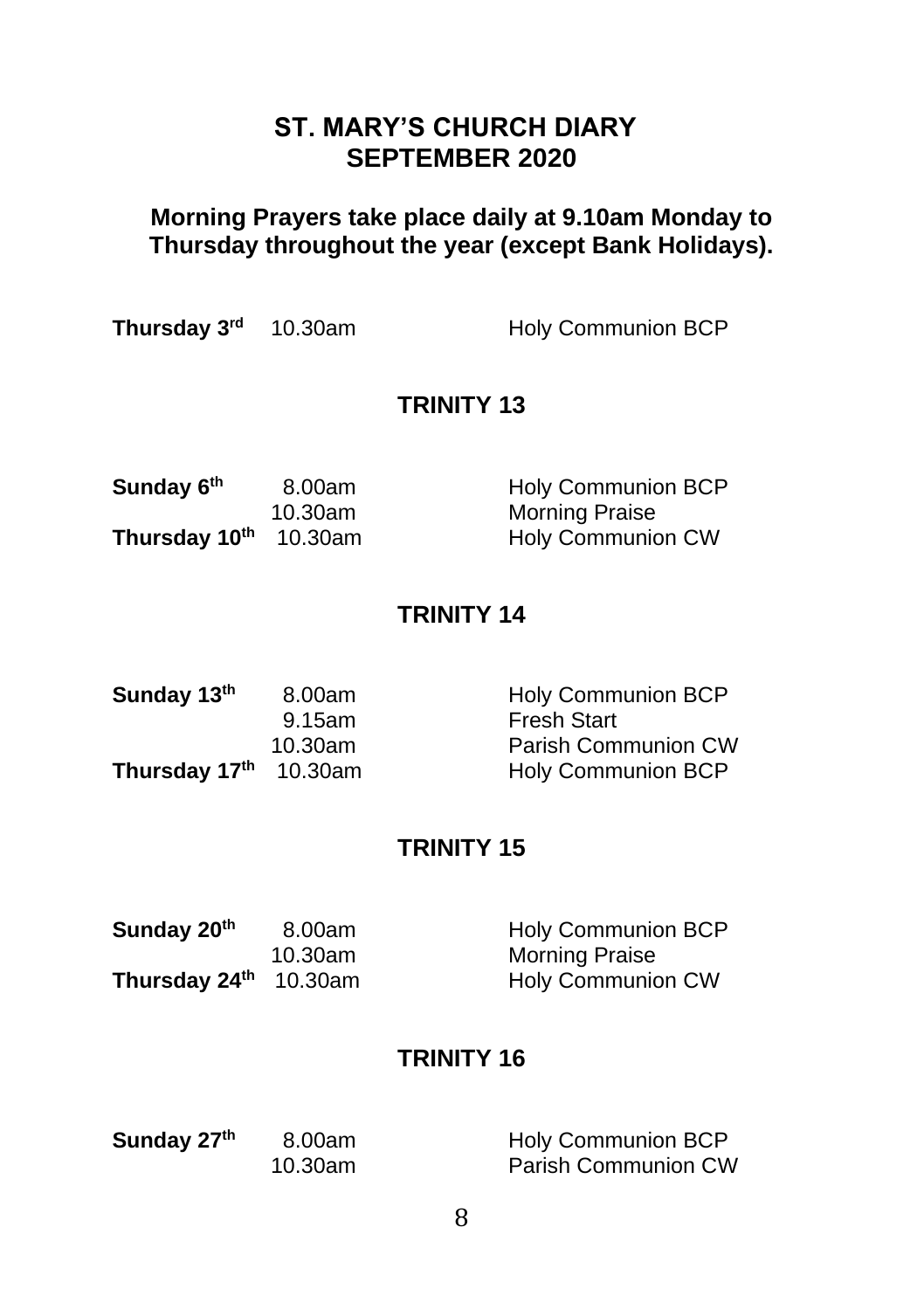You can find our live-streamed and recorded services on St Mary's YouTube channel at:

[https://www.youtube.com/channel/UCo7KNHYfOiKm95VXy](https://www.youtube.com/channel/UCo7KNHYfOiKm95VXyQdFg6g) [QdFg6g](https://www.youtube.com/channel/UCo7KNHYfOiKm95VXyQdFg6g)



# **A RECENT BAPTISM IN THE PARISH**

Ilse Tickner

# **A RECENT FUNERAL IN THE PARISH**

William Arthur Garner



God of love and compassion, we live in the shelter of your love, we settle in your beautiful shadow. We trust that the earth and all that is in it, is always in your loving embrace. You sustain us in times of dreadful disease. You cover us with your great and mighty wings; you defend us when we are weak and afraid. In faith, we will put aside our fear; we will look out for others in daytime and darkness. We will not give in to hopelessness or despair; even if we fall ill, your love will support us. Amen.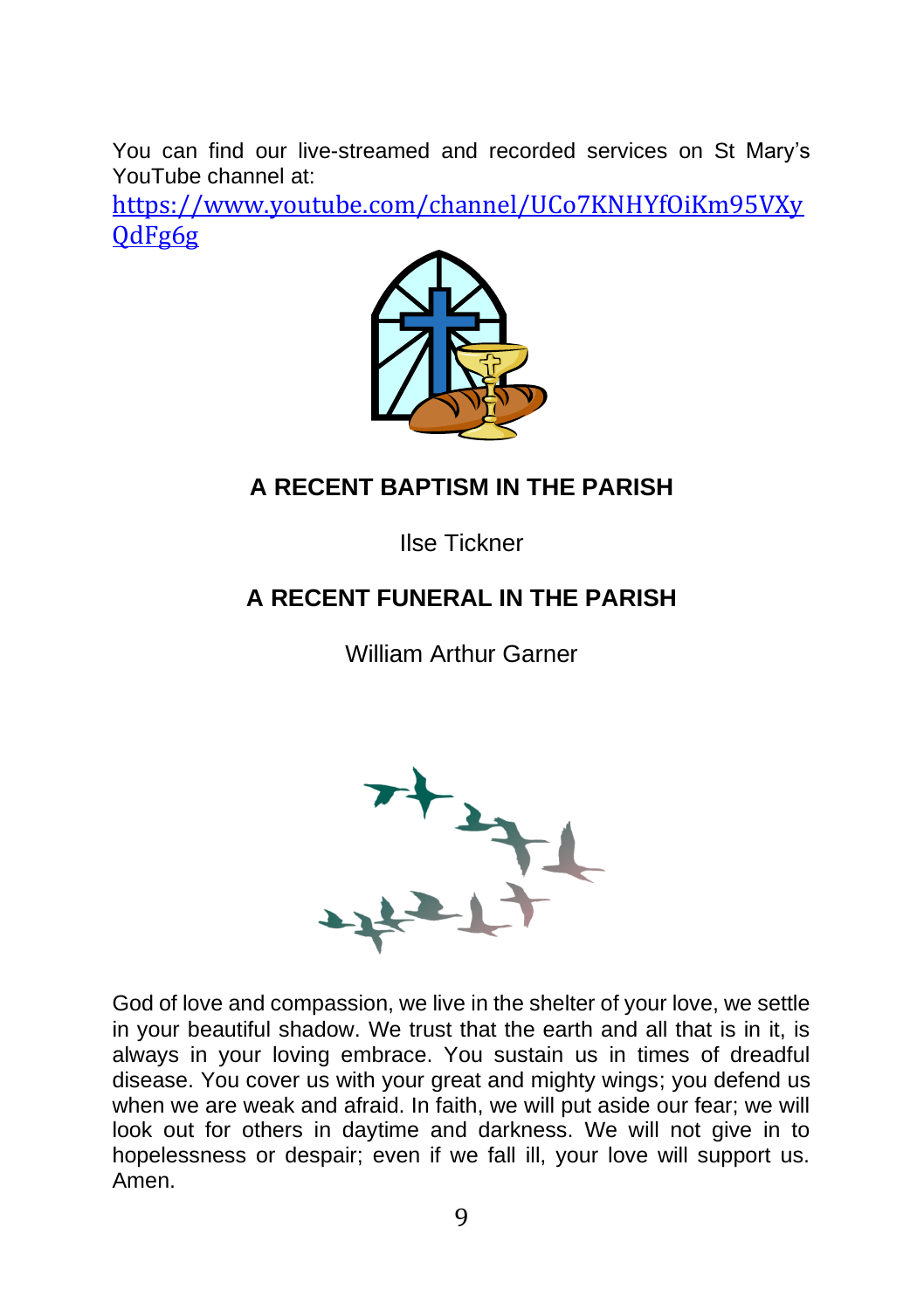# **HAYES MEN'S FELLOWSHIP**

As we move into September there's some feeling of hope that life is slowly improving in terms of gradual relaxation in what we are, or are not, permitted to do post-lockdown. Churches, including St. Mary's, are able to reintroduce greater participation in elements of church services. Napo has confirmed that our Annual Service will definitely be able to be held in October, especially given its spiritual nature focusing on remembrance for the nine members who have passed on since last year. This will be particularly poignant for members this year as Covid-19 restrictions have not allowed us to be present to represent HMF in person at all respective memorial services when held.

As for our usual monthly meetings, we have now received written confirmation that the OCS will be unavailable until at least the end of the year for groups of our size, average attendance 60-plus, so no meetings are possible in November and December.

Our Committee still plans to meet privately in September, observing whatever rules then still remain in place, or have perhaps been reintroduced, when we hope to firm up our plans for 2021, including a full programme of monthly coach outings, Covid-safe in cooperation with our regular coach operator. We hope too that our walkers will again be setting forth each month to explore the local countryside before sitting down together for a well-earned pub lunch after about five miles. We continue to hope that the OCS will become available for our use from February to resume monthly meetings with the exciting speakers on stand-by to visit us.

The programme still will have something of a jewel to launch our restart in January: Our annual lunch is scheduled to happen in the stylish Regan's above the New Inn in Station Approach. A good turn-out is expected as our members have always experienced good food, service and surroundings and this will be the first occasion for many to meet up in convivial fellowship.

Meanwhile we continue to keep in touch with our members through regular newsletters. In the absence of our usual planned activities, we continue with our additional mid-month Coronavirus Extra Newsletter to keep in touch with our members. Feedback about the Extra includes words such as "informative", "entertaining" and "much appreciated". So far we have included write-ups on the activities we have had to cancel but, now we have come to the end of last year's programme, there is nothing to cover. So, in the latest Extra, we have included some more articles of general interest for our members. We had a challenging article by a Hospital Chaplain on her experiences during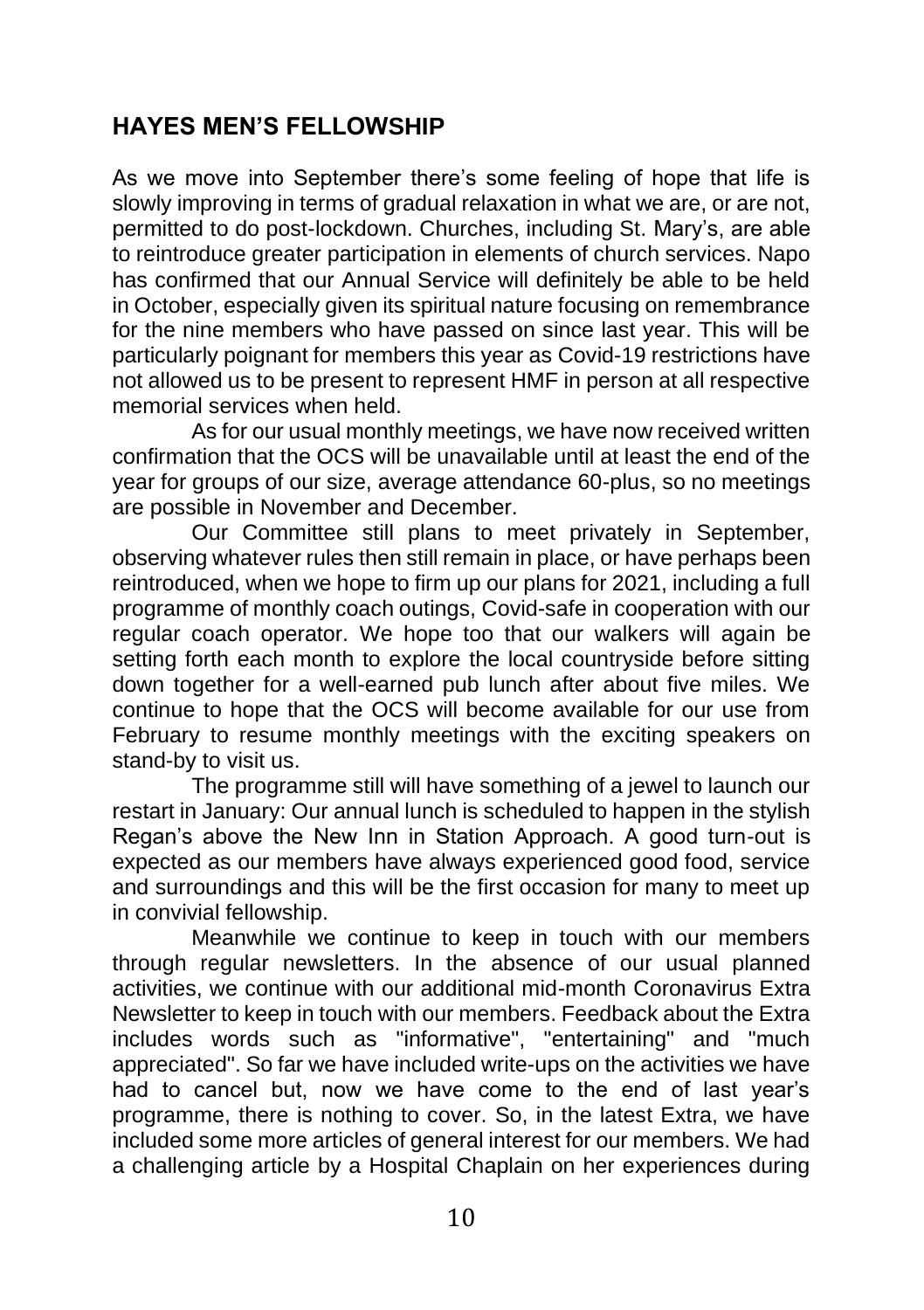the height of the Covid-19 crisis, providing "Oxygen and Hope" to patients of any faith – or none. Then one about the beautiful actress Hedy Lamarr who, during WWII, showed she also had the brains to support the US war effort with a scientific patent and improvements in aerodynamics – perhaps demonstrating the agility we need now to help us cope with Covid-19. For a bit of lighter relief, we had an article on the silly ways people have been wearing facemasks plus the usual quizzes.

We also like to use photos to remind our members of how things used to be but, more particularly, how we hope they will be again in the not too distant future.



*Outing, Feb 2020, RAF Museum, Hendon*

*Meeting, March 2020 Inns of Hayes Talk*



Meanwhile our motto remains 'Alert, Agile, Optimistic'. More in October.

**Allan Evison, Hon HMF Secretary 020 8402 7416; secretary@hayesmensfellowship.org**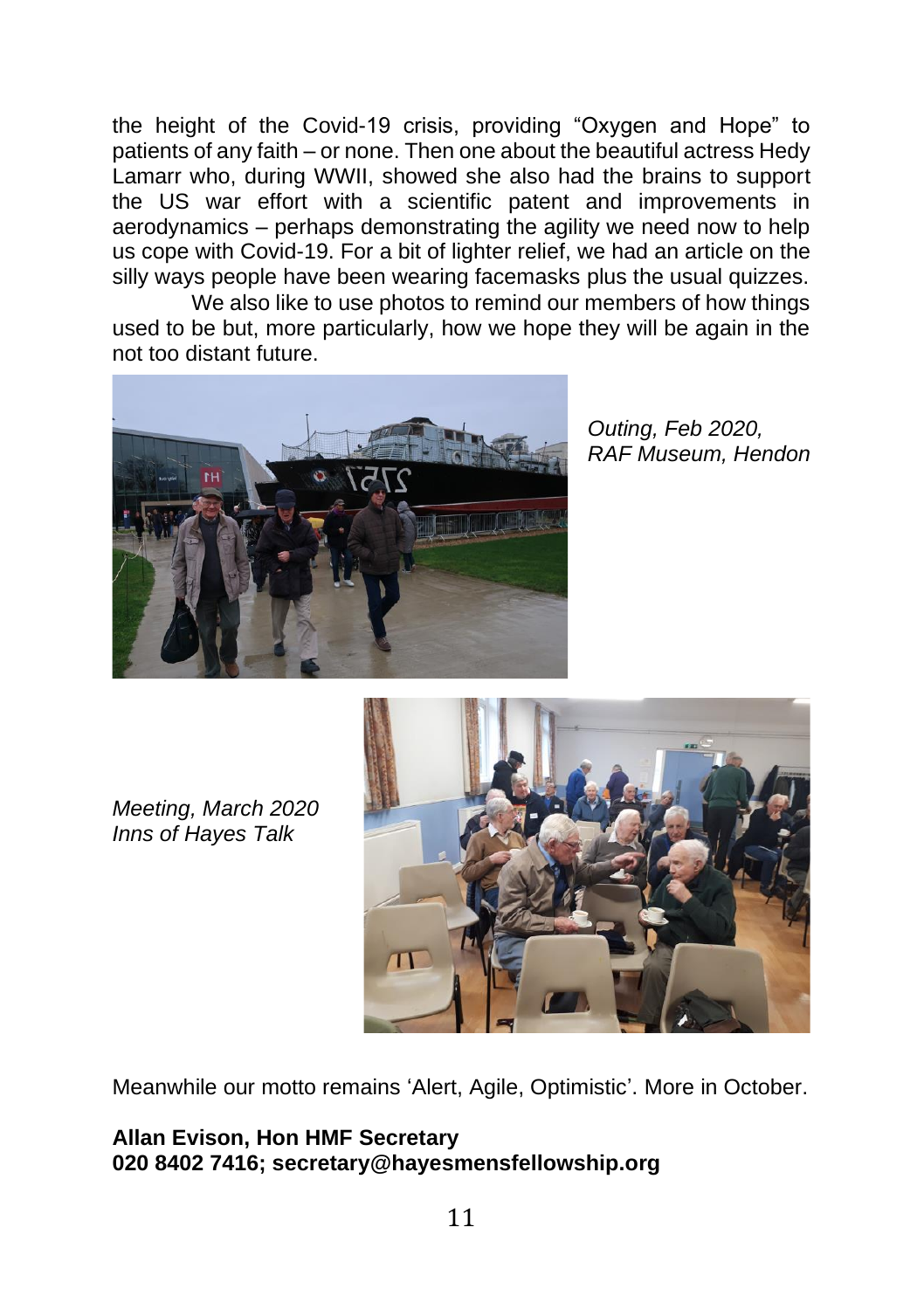## **BIG NEWS ON HOT DOGS**

The daily news paints a picture of our world but it is often not a pretty picture and certainly not a true representation of the state of God's creation. Most 'big stories' involve tragedy or criticisms of politicians or royalty or the police or anyone else considered to be 'fair game'. I woke last week to hear that a man had tried to break the world record for eating the largest number of hot dogs at one sitting. He ate about 75 but failed to beat the world record set in America by a man who ate 84 to my recollection! I found this news disgusting and nauseating in a world where so many have little or no food to eat. It isn't just gluttony; it is a step beyond where food is used for what some people call a bit of fun. The same evening there was a TV programme on visiting exclusive world hotels, considered the playgrounds of the very rich, where UK chefs were eating exotic food which was probably astronomically expensive.

We are in a pandemic. One woman in Africa caught Covid-19 and tried to walk ten miles to a clinic with her young children but was so ill that she died before she got there. The hospital would have been unable to admit her because of the huge queues of infected patients. Many people in our world die of starvation and nobody offers them a hot dog or two. Our western world and the 'developing world' have a rapidly widening gap between the excessively rich and the really poor. Because of man's greed, Jesus said that we would always have the poor with us. So where do we sit as Christians amidst all of this?

The Bible says that what God requires of us is to do justice, to love kindness, and to walk humbly with him through life, loving our neighbours as ourselves. We should try to live simply so that others may simply live, remembering those in our society who for various reasons are at rock bottom.

There is a path in life which many foolishly aspire to follow. The first step is to become rich, the second step is to become famous, the third step is to acquire power. But none of this brings complete satisfaction because the final step is to be remembered and have a place in history. But even that doesn't last and history is often soon forgotten. I am reminded of Shelley's great poem 'Ozymandias of Egypt' which describes a colossal ruin in the desert of a powerful king with a pedestal inscription: 'My name is Ozymandias, king of kings: Look on my works, ye Mighty, and despair!' Nothing beside remains except the colossal wreck in the sands.

Walking humbly with our God is the only way to a happy and satisfying life. Do I want to be the greatest hot dog eater? No. Do I want to be famous and powerful? No. Do I want to be a good disciple, better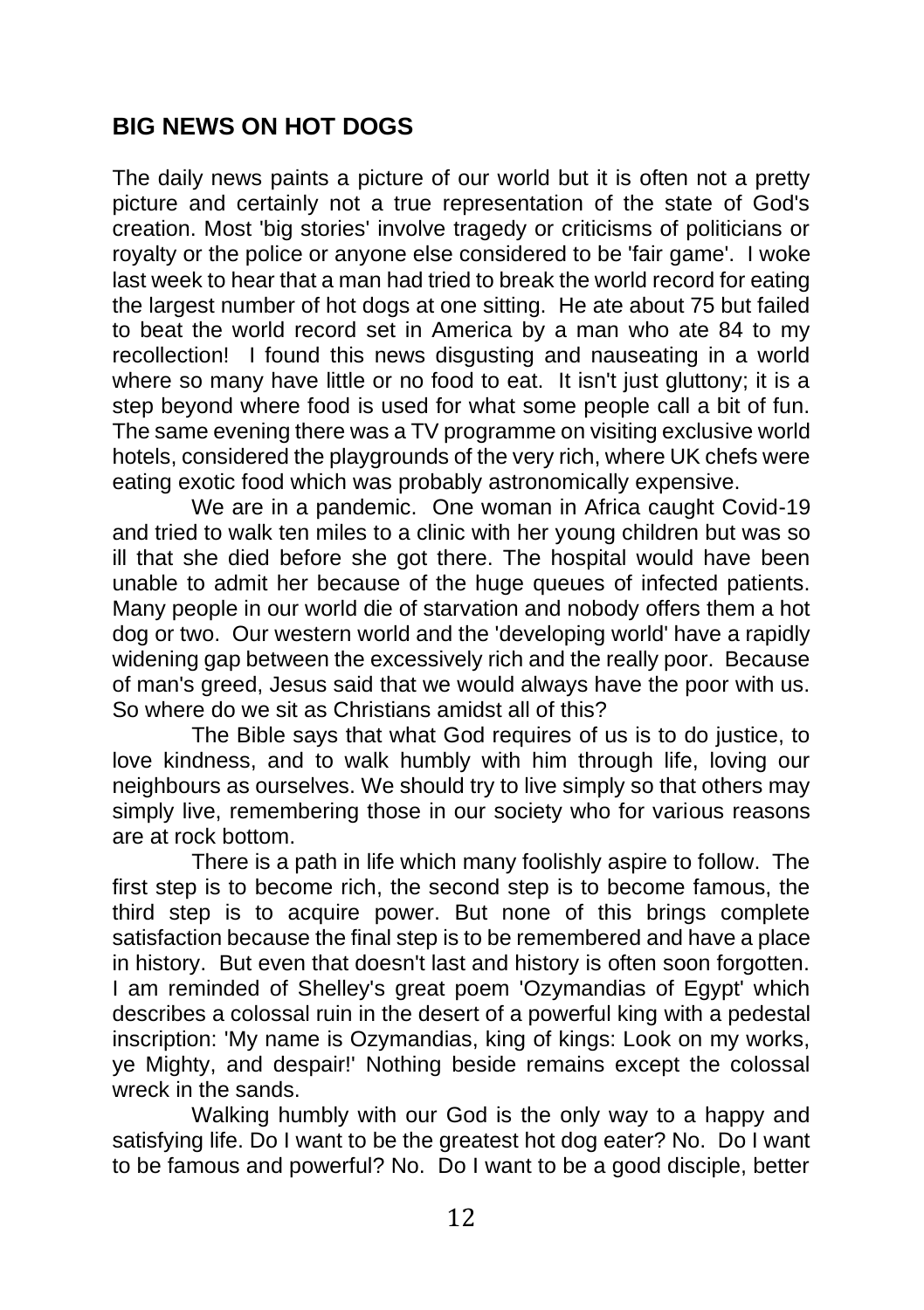than I am now? Yes. Do I want to be the greatest disciple in the world? No! If I thought that, I would have failed before I started. The greatest disciple in the world probably doesn't exist. Thankfully, we can live with all our failures knowing that, in the end, when we come before God, he will look at us as his perfect children being free from our sin through the blood of his Son Jesus Christ.

Paul had no worldly ambitions once he had met Christ. He had learned in all circumstances of life to be content, whether rich or poor, healthy or unwell, lonely or surrounded by friends. This is only possible when we walk through life's twists and turns holding the hand of our Saviour.

## **David Langford**

# မင်္ဂလာပါ

(*Mingalarbar – a greeting in Myanmar which roughly translates as "Auspiciousness".)*

Three years ago, I was just finishing up my contract teaching English to high school students in Thailand and preparing to move back home to Hayes. Since I wasn't going to be back in Asia again any time soon, there was one more place I wanted to tick off my bucket list before making the journey: Myanmar.

I spent four weeks hitting the tourist hotspots until my visa ran out, and then made the long journey home. Within two weeks of being in the UK I was on the internet searching for teaching jobs in Myanmar, and five months later I was back on this side of the world.

For six weeks I lived in Yangon where I was introduced to the other teachers I would be working with. We had a week of training at the main branch of the school from various motivational speakers before I was finally able to leave the hustle and bustle of the city and travel into the mountains to one of the school's regional branches.

I now live in a place called Taunggyi (pronounced "Town G"). It's the capital of Shan State in northern Myanmar. Taunggyi means "big mountain" and the city is built on a cliff in the Shan mountains.

Forty-five minutes' drive down the mountain is Inle Lake, perhaps one of Myanmar's most famous tourist attractions. I visit about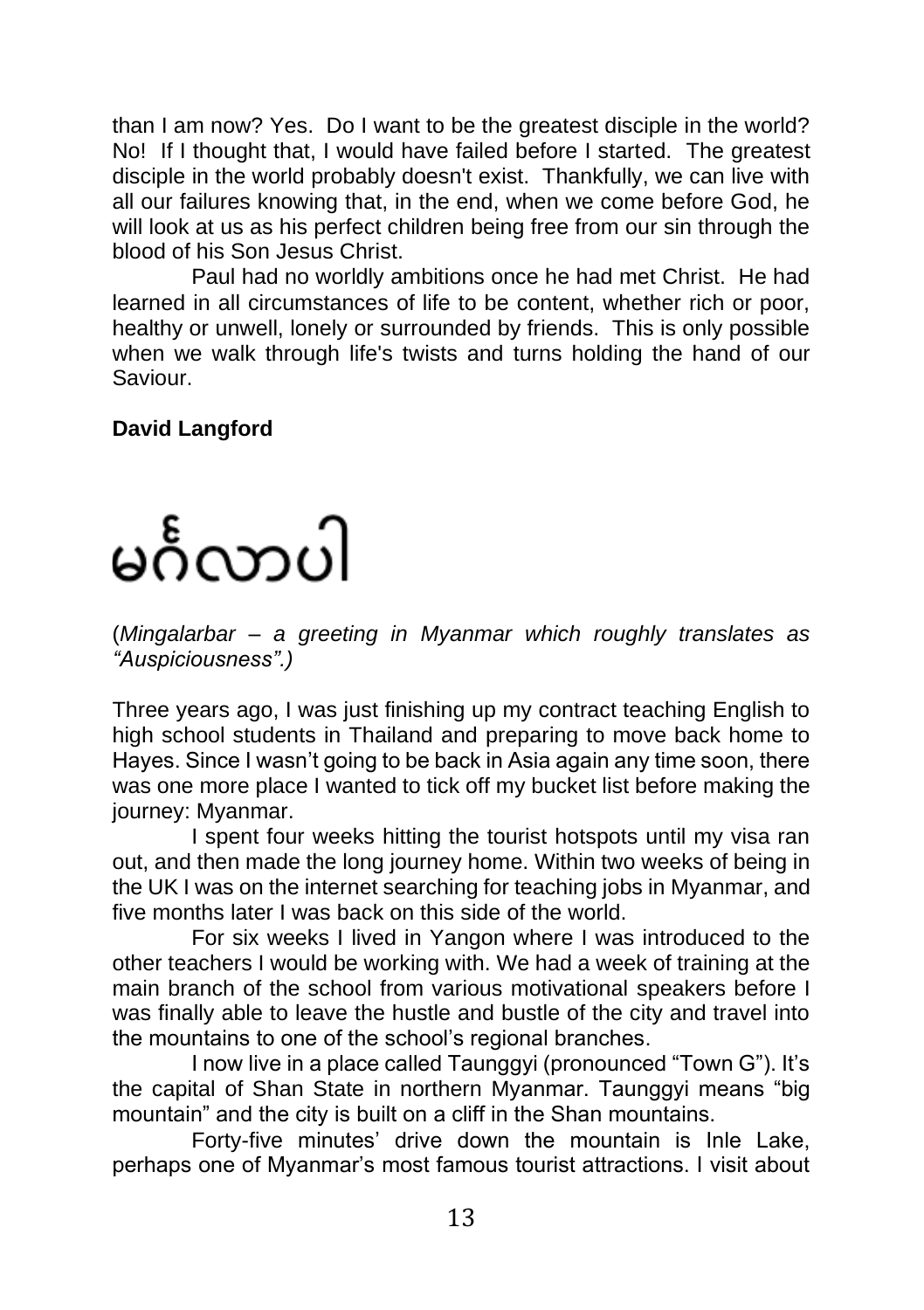once a month. The drive down the mountain reminds me of skiing as motorbikes slalom between each other to the bottom. The scenery on the drive is beautiful and the lake itself is stunning. It's very relaxing sitting on a boat and watching the pagodas go by.

You can watch the local people fishing from their boats, and there are a number of different workshops on stilts in the lake that you can visit and watch them making their traditional crafts. These include weaving, cigar-making, lotus silk spinning, and silversmiths, as well as some people from the Kayan tribe which are sometimes known as the "long-neck ladies". There are only a few of the older women in the tribe who still wear the traditional rings around their necks. Nowadays the younger women wear rings that can clip on and off, and it's mostly for tourists.

The thing Taunggyi is most famous for is the fire balloon festival called Tazaungdaing which happens every year in November. Local people work in teams for anything from three months to the entire year to make an enormous hot air balloon from paper. There are three types of these giant balloons: animals, lanterns, and fire balloons. The animals are released in the daytime and it's not so crowded, so there's much more space to flee when they fall down in a fiery wreckage.

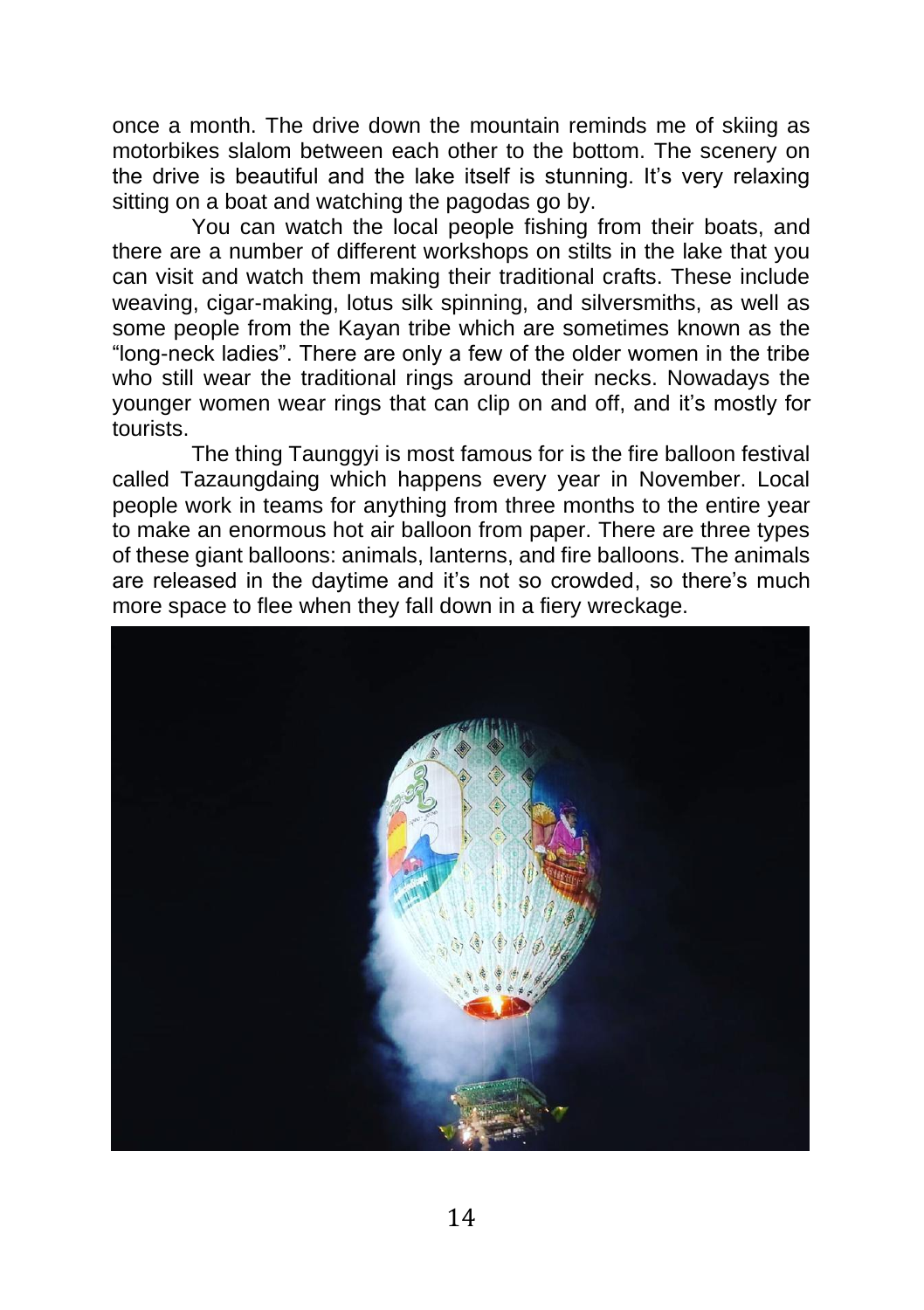You can watch enormous brightly coloured birds and elephants floating over the mountain tops into the distance. The lanterns are covered in thousands of candles and have more candles hanging down from the base to make a design, often of Buddha or other figures from local tradition. The fire balloons don't have any candles on them, instead they are ornately painted, and have hundreds of fireworks strapped to the bottom. These balloons are filled with fire and sent up into the air while thousands of people cram into the field below and the surrounding beer tents to watch the action.

The balloons are given a score by judges, but I have no idea how you find out the score or if people are even interested in the competition results. It seemed that if the balloon managed to go up and stay up that would be a cause for singing, dancing and waving of flags regardless of its standing in the competition. Obviously enormous balloons made of paper covered in candles and shooting fireworks amidst a crowd several thousand strong is something of a recipe for disaster. A few of the balloons catch fire and come crashing back into the crowd in an explosion of rockets. I've been to every single day of the festival; the atmosphere is incredible and the balloons are spectacular, but I always stay well away from the balloons in case they fall down. I did dive under a table once when one balloon started firing its rockets off before it had got high enough and fireworks were shooting straight in my direction.

Fortunately, the day to day life isn't quite as exciting. I work at an international school so the facilities are all very modern and the students are fluent in English. Many even speak English better than Burmese as a lot of the students are from different tribes, so they speak the language of their tribe at home and don't have much opportunity to speak Burmese. This makes me feel a bit better about my own dismal attempts to learn the language. I join the grade 3 class for their Myanmar lessons but mostly I'm quite lost. It's even harder now that we've moved to online classes for COVID-19 because I can't just take a peek at what my 8 year-old classmates are writing. I think it is a lot harder to learn than Thai was. Or maybe I'm just getting old.

Things are a lot quieter now since the country shut down for Coronavirus. Although there aren't that many official cases here, they're still taking precautions; the borders are closed and schools have yet to open. I think the healthcare system would struggle to cope with a fullblown outbreak so it's better that they try to keep the numbers down. Normally I would be taking advantage of every holiday and long weekend to explore another part of the country, and having been stuck at home since March I'm starting to get itchy feet. I guess I'll have to wait until this pandemic is over before I find out where my travels will take me next.